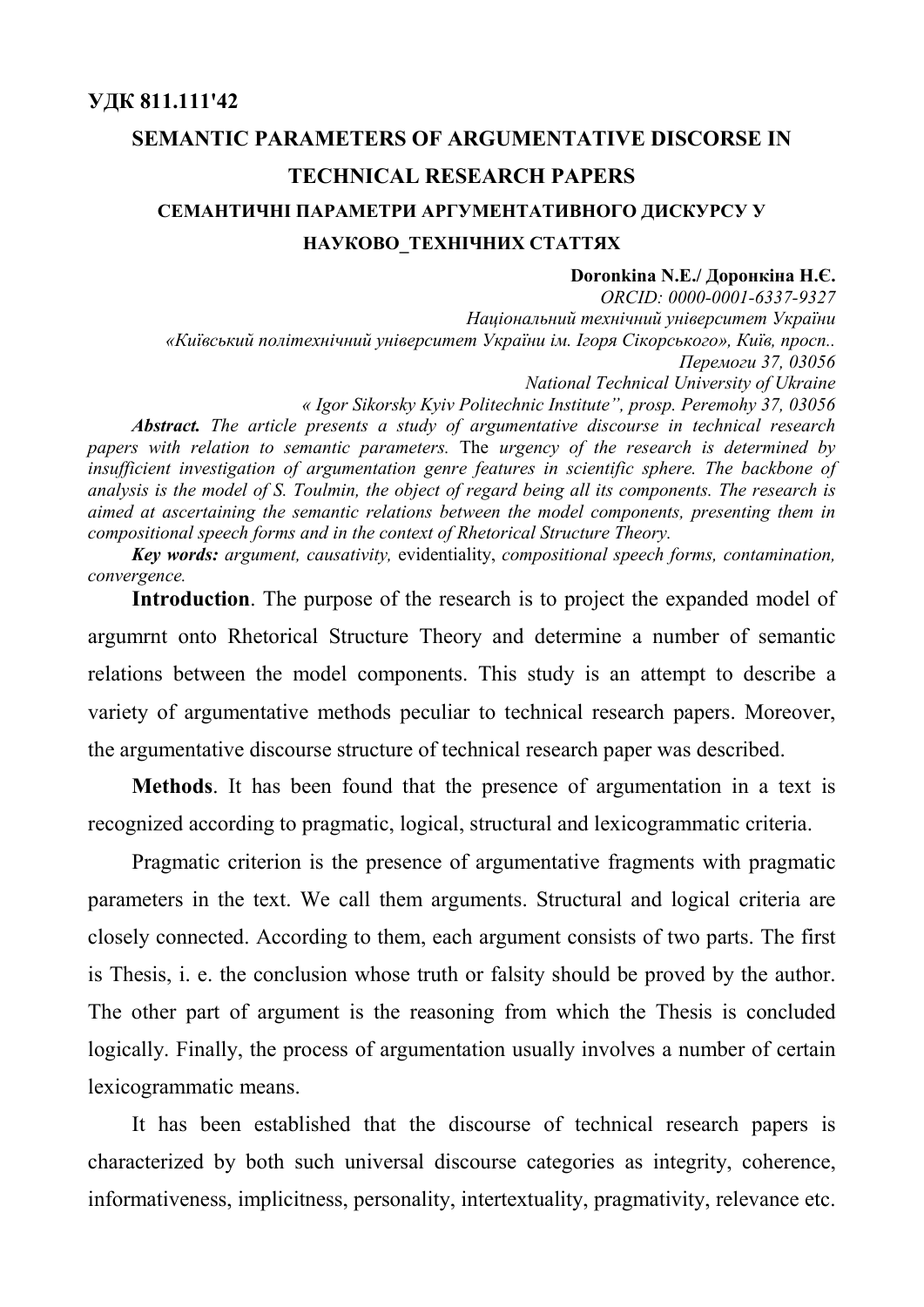and specific ones including text argumentativity, evaluation, evidentiality and dialogism. The categories of causativity, modality and negation create argumentative discourse. Moreover, semantics of conditioning is also realized due to such categories as condition, concession and purpose which serve as modifications of causativity. It is shown the correlation between the components of argument model and the specific categories.

The study is based on the S. Toulmin's model of argument. It consists of Thesis mentioned above and five following components: Grounds, Warrant, Backing, Rebuttal and Qualifier [ 3, с. 274-277].

It has been found that there is a correlation between the categories of argumentative discourse and the Toulmin's model components (Table 1).

# **Table 1**

| Component<br>Category | Grounds | Warrant | Thesis | Backing | Rebuttal | Qualifier |
|-----------------------|---------|---------|--------|---------|----------|-----------|
| Causativity           |         | $+$     |        |         |          |           |
| Concession            |         |         |        |         | $^{+}$   |           |
| Purpose               |         | $+$     |        |         |          |           |
| Condition             |         | $+$     |        |         | $+$      |           |
| Evidentiality         | $^{+}$  |         |        | $+$     |          |           |
| Epistemic modality    |         |         |        |         |          | $^{+}$    |
| Negation              |         |         |        |         |          | $^{+}$    |
| Argumentativity       | $^{+}$  | $+$     | $+$    | $+$     | $+$      | $^{+}$    |
| Evaluation            |         |         | $+$    |         |          |           |

**The categories of argumentative discourse and the Toulmin's model components**

Since not all the model components of the model are explicit, it is analyzed the type of implicit information and renewal potential for each of them [2].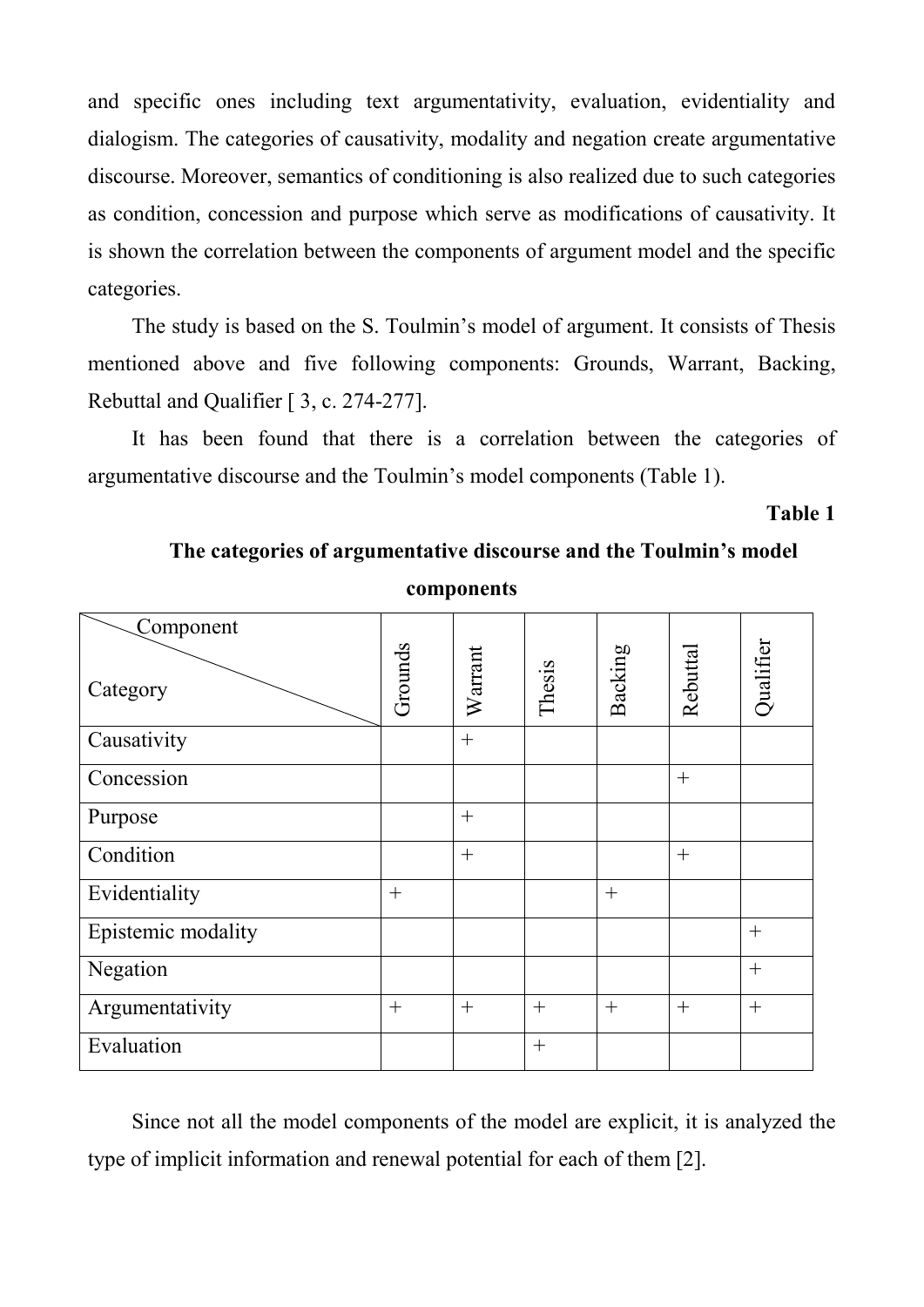A unit of argumentative discourse is considered to be an integral structuralsemantic formation with common semantic sense. The unit is represented in the form of semantic network with semantic relations holding between the components.

The ways of argumentation imaging by means of compositional speech forms are analyzed. In particular, five types of arguments were determined as a result of matching between argumentation and compositional speech form reasoning according to a number of criteria.

In respect to that classification and its representation in Rhetorical Structure Theory the inventory of argumentation maneuvers for each type was established [1].

It has been revealed that the compositional speech forms composing the text of technical research papers are in interaction through the agency of such methods as:

1) combination, in particular, by attaching, alternation, listing, insertion, overlapping;

2) contamination;

3) convergency.

**Results and conclusions.** It has been established that the argumentative structure of a technical research paper is a three-level construction. The bottom level reflects local argumentation in the text of article. The middle corresponds to the argumentation of the whole paper with its conclusions being the Thesis. Besides, the process of argumentation is shown in the abstract of different detailed elaboration degree.

## **References**

1. Доронкіна Н.Є. Аргументація у контексті Теорії Риторичної Структури. *Almanahul SWorld*. Бельцы, Молдова, 2019. Issue #1. C. 134‒138.

2. Доронкина Н.Е. Имплицитные элементы в аргументации англоязычных научно-технических статей. *European applied sciences.* Stuttgart, Germany, 2016. #2. pp. 70‒71.

3. Филиппов К. А. Лингвистика текста: курс лекций/К. А. Филиппов. – СПб.: Изд-во С.-Петербург. ун-та, 2007. – 331 с;

## **References.**